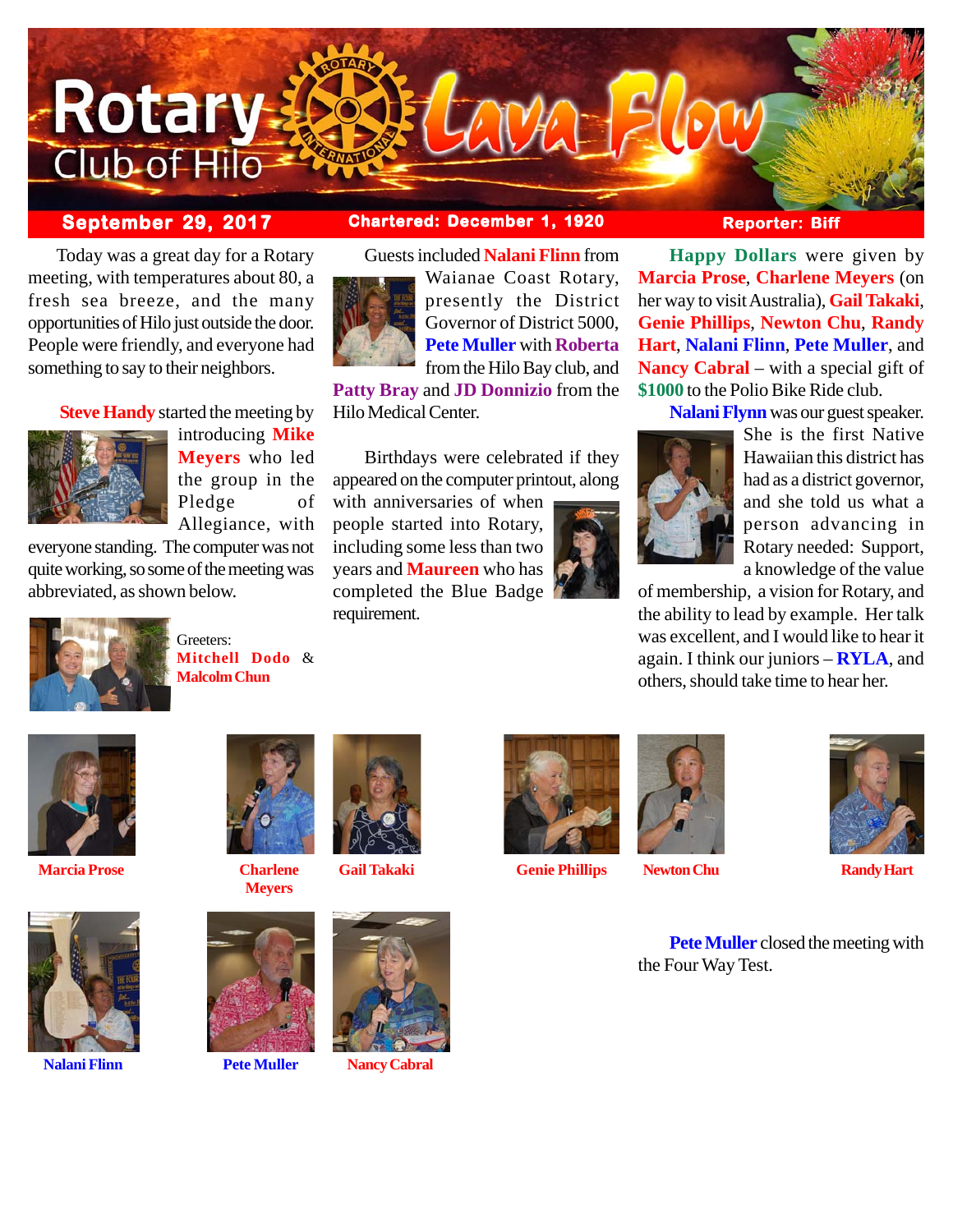### *Birthdays:*

**Robert Fox** September 5 **Craig Shikuma** September 9 **Cel Ruwethin** September 10 **Cindy Boots** September 14 **Tim Beatty** September 22 **Sam Wallis** September 22

# *Club Anniversary:*

**Joe Hanley** September 4, 1987 (30) **Barb Garcia** September 9, 1987 (1) **James Yagi** September 17, 1965 (52) **Ian Birnie** September 20, 1985 (32) **Newton Chu** September 22, 1995 (22) **Jerry Watanabe** September 22, 1989 (28) **Tim Beatty** September 27, 2002 (15) **Corey Kawamoto** September 27, 2002 (15)

### *Wedding Anniversary:*

**Tim & Kanoa Beatty** September 2 (16) **Helen & Don Hemmes** September 2 (50) **Misti & James Tyrin** September 8 (10) **Alan & Zohra Kusunoki** September 20 (45)

### *Announcements:*

**October 6 - Jack Wong, CEO Kamehameha Schools October 13 - Dr. Akina Joint East Hawaii Club Meeting October 20 - Shannon Drumm Ohia Healing - A simple solution October 27 - Romeo Garcia Laupahoehoe Community Public Charter School**

- President **Steve Handy, Jr.**
- Past President **Randy Hart**
- President Elect **Keith Okamoto**
- Vice President **Mitch Dodo**
- Co-Secretary **Treena Breyfogle**
- Co-Secretary **Jan Tanouye**
- Treasurer **Corey Kawamoto**
- 
- 
- Membership **Connie Ichinose**
- Public Relations **Marcia Prose**
- International Service **Stew Hussey**
- Community Service **Wally Wong**
- Vocational Service **Bobby Stivers-Apiki**
- Club Service **Kui Costa**
- New Generations **Gail Takaki**

- Hilo Rotary Club Foundation **Nina Decker**
- The Rotary Foundation **Malcolm Chun**
- Hawaii Rotary Youth Foundation **Mitchell Dodo** Photographer:**Mitchell Dodo**













## Newest member: **Atsuko Winston** sponsored by **Genie Phillips**





**Jennifer Tanouye Kathleen**



**McGilvary**